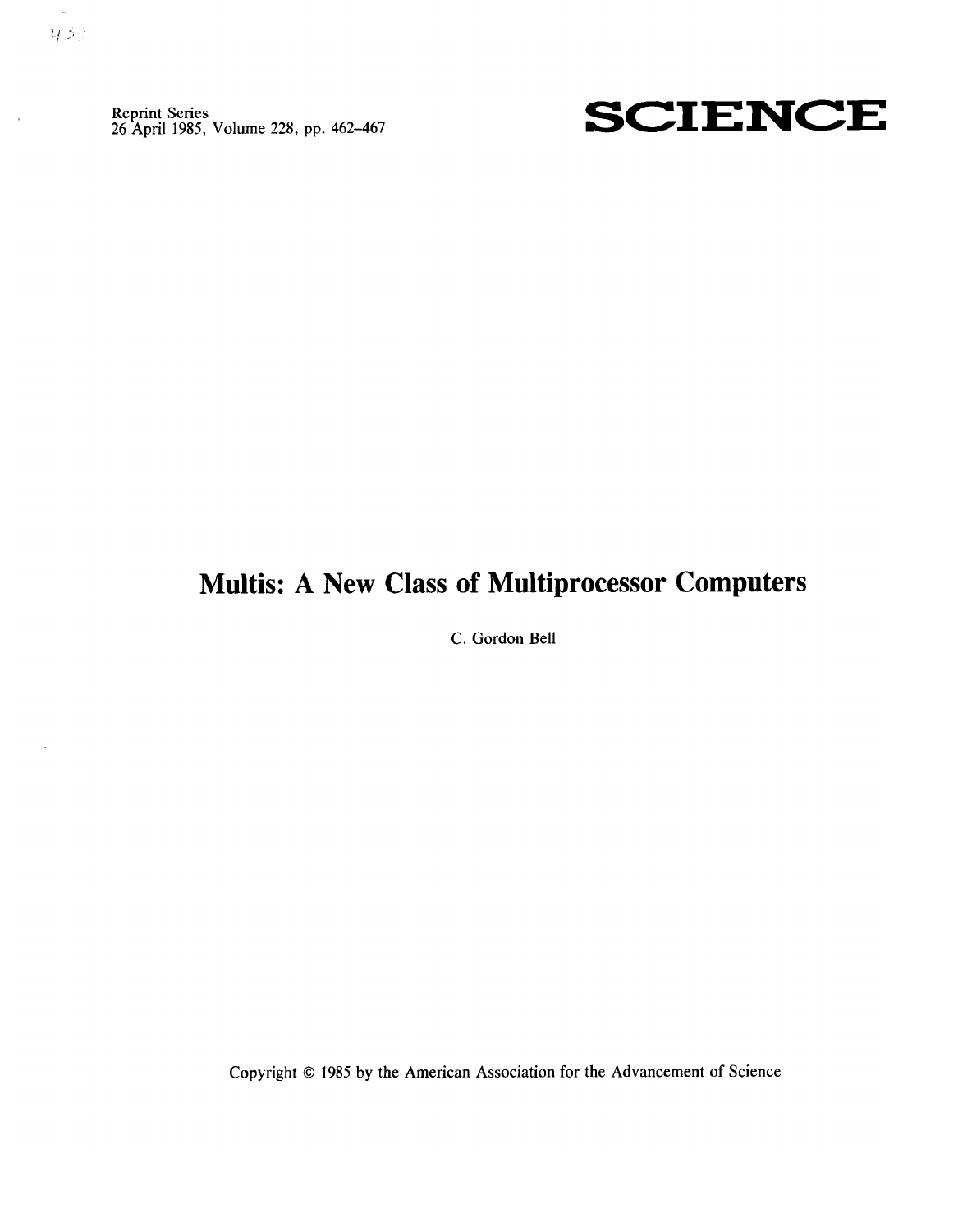# **Multis: A New Class of Multiprocessor Computers**

C. Gordon Bell

Computers so closely reflect electronic technology that the four generations of computers are named, accordingly, the vacuum tube, transistor, integrated circuit, and microprocessor generations (1). Typically, one technology is used until the limit of work it can handle is reached or another technology supersedes it. For example, integrated circuits contain as many as 2000 transistors on a single silicon chip; and microprocessors contain large-scale and very large scale integrated (LSI and VLSI) circuits with as many as 2 million transistors per silicon chip. Each technology has its own characteristic cost, speed, power dissipation, packing density, and reliability; and the different ways in which the technologies have been applied have resulted in a variety of computer classes based on price (Fig. I).

When a new technology becomes available, there are usually three ways to make use of it, two of which generate new computer classes:

1) The technology can be used to increase the performance of an existing class of computers while maintaining the cost and selling price, thereby increasing the effectiveness for current users. For example, mainframe computers were established in 1950 with the Univac I, which cost between \$300,000 and \$5 million. The best known family of mainframes was introduced by IBM in 1964 with the System 360, which was based on transistor technology. In the early 1970's IBM introduced the 370 series, which used integrated circuits; and most recently the 43xx-380x series, which makes use of high-performance integrated circuits, was introduced.

2) A new, lower cost class of computers with the same performance as a previous computer can be produced, which will result in new applications for computers. Minicomputers and personal computers are the best known products of this design path. The first minicomputer, the PDP-8, which was the result of second-generation technology, was introduced in 1965 by Digital Equipment Corporation. By 1972, 91 companies had formed to build minicomputers with the third-generation technology, integrated circuits (2). Minicomputers typically sell for \$10,000 to \$100,000 and superminicomputers sell for \$100,000 to \$500,000.

3) A new computer class can be produced by combining parts in a new way. The supercomputer and various microprocessor-based computers including workstations and multis emerged in this fashion. In 1964, the supercomputer class was introduced with the CDC-6600, although large computers, including IBM's Stretch, had been built earlier. Seymour Cray's CDC-6600 contained about a half-million densely packed, Freon-cooled transistors connected with discrete circuits. Since the CDC-6600, Cray has designed nearly all of the supercomputers, which have made use of various forms of parallel computation to execute a single instruction. In Cray's latest designs, speed is obtained by processing vectors at over 500 million floating-point operations per second. Cray's supercomputers sell for \$4 million to \$20 million.

In 1971, a single chip processor, the Intel 4004 microprocessor, was introduced and used in a wide range of applications, from calculators to controllers for microwave ovens. In 1975, Altair introduced the first home computer, based on Intel's 8080 microprocessor. Today, microprocessors have the features necessary for building high-speed computers with virtual memory that compare favorably with minicomputers. This high-performance component of negligible cost has permitted the introduction of many new classes of comput-

C. Gordon Bell is Vice Chairman of Technology, Encore Computer Corporation, Wellesley Hills, Massachusetts 02181.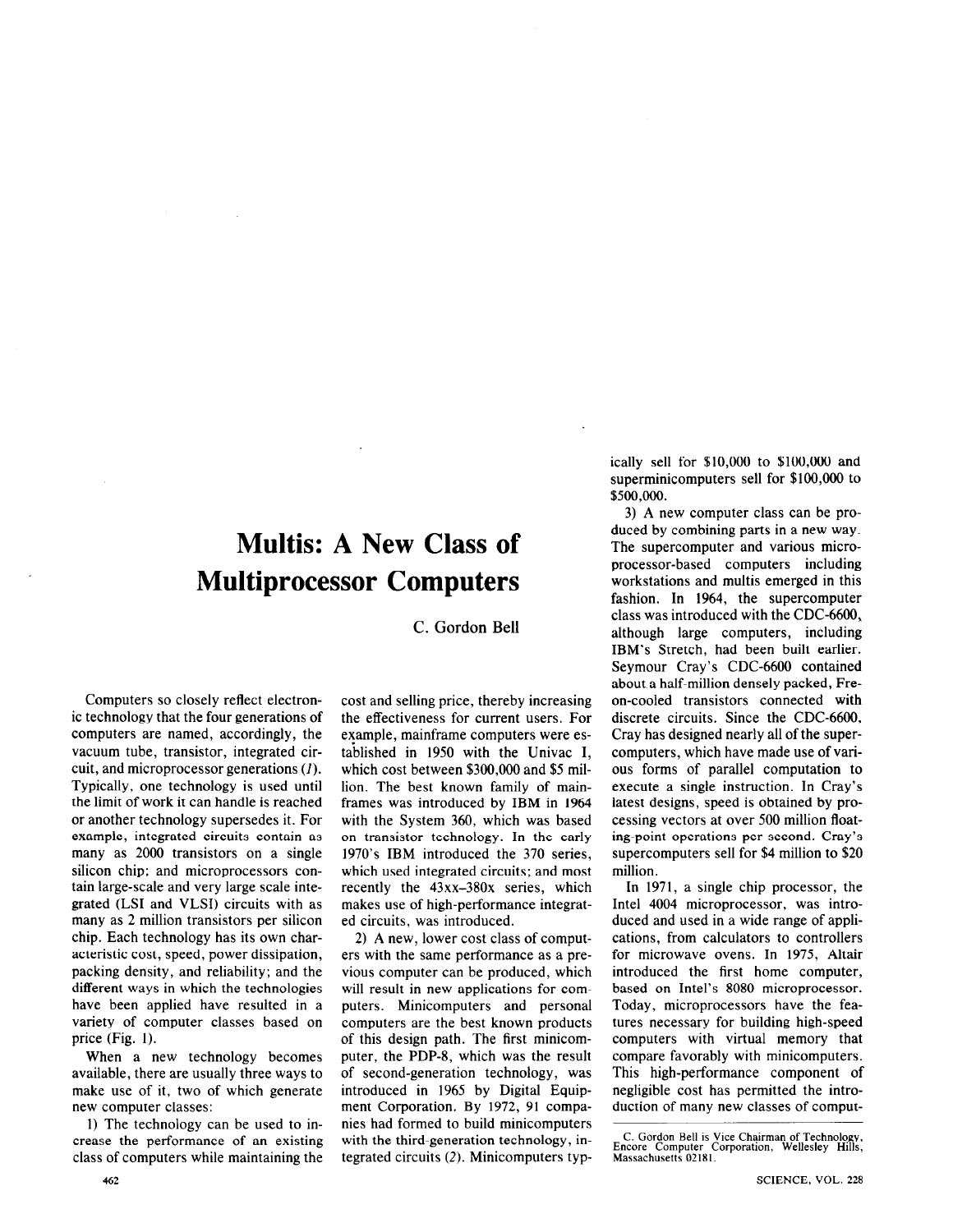ers (2), including lap and home computers (\$200 to \$1500), personal computers (\$1000 to \$lO,OOO), multiple-user (shared) microcomputers (\$6000 to  $$20,000$ , workstations  $$10,000$  to<br> $$60,000$ , and microprocessor-based and microprocessor-based multiprocessors, or multis (\$20,000 to \$500,000). It is with this newest class of computers, the multis, that we will be concerned.

# **Multiprocessors, Multicomputers, and Multis**

Multiprocessors are computers that contain two or more processors capable of independently executing instructions and gaining access to programs and data held in a common memory. A processor is the part of the computer that carries out computational work by retrieving instructions from memory and performing operations on data that were also retrieved from memory. Thus information in a multiprocessor can be freely used by and exchanged among all processors.

In contrast, multicomputers consist of interconnected, independent computers, each of which has a processor, that communicate by passing messages through fixed links or a switch such as a localarea network. Intel recently introduced a series of multicomputers, called the Intel iPSC Family of Concurrent Supercomputers, which have 32, 64, or 128 computers connected in a hypercube configuration. Within a model, each computer is connected to five, six, or seven other computers through message-passing links that can transfer data at a rate of 10 megabits per second.

Since a multiprocessor can be partitioned into independent computers and use common memory for intercommunication, it is a more general machine than a multicomputer and, indeed, can simulate one. Although all mainframe manufacturers sold multiprocessors with two to four processors before the fourth generation of computers was developed, the multiprocessor structure has not been used in the low-cost classes of computers.

Multiprocessors are generally symmetric; that is, any processor in them can operate op any job within the memory. The Burroughs B5000, introduced in 1961, was a dual symmetric multiprocessor (3). Some multiprocessors, however, are asymmetric; that is, one master processor performs the operating system functions and some applications work while all the other processors only do applications work. The disadvantage of asymmetric processing is that all the operating-system functions are performed by a single processor, which can create a bottleneck in that processor. IBM developed both symmetric and asymmetric dual processors, including the System 370 and System 308X series computers (4). The IBM Attached Processor Scheme, however, is asymmetric and, in addition, requires the master processor to perform the input-output function.

In the past, uniprocessors had a cost advantage over multiprocessors because the cost of switching and cabling is proportional to the number of processors and memories in the system  $(5)$ . As a result of program sharing, a multiprocespermits a trade-off between expensive high-speed memory, and large, cheap low-speed memory. Since the content of each cache is associated with a processor, extra logic must be added to the system to delete "cached" copies of data or instructions that have been modified by another processor. If a processor uses stale data, incorrect calculations can occur.

### **The Structure of a Multi**

Multis are based on advances in microprocessor technology and the cache memory (Fig. 2). They use a single set of wires called a bus for all communication

Summary. Multis are a new class of computers based on multiple microprocessors. The small size, low cost, and high performance of microprocessors allow the design and construction of computer structures that offer significant advantages in manufacture, price-performance ratio, and reliability over traditional computer families. Currently, commercial multis consist of 4 to 28 modules, which include microprocessors, common memories, and input-output devices, all of which communicate through a single set of wires called a bus. Adding microprocessors together increases the performance of multis in direct proportion to their price and allows multis to offer a performance range that spans that of small minicomputers to mainframe computers. Multis are commercially available for applications ranging from real-time industrial control to transaction processing. Traditional batch, time-sharing, and transaction systems process a number of independent jobs that can be distributed among the microprocessors of a multi with a resulting increased throughput (number of jobs completed per unit of time). Many scientific applications (such as the solving of partial differential equations) and engineering applications (such as the checking of integrated circuit designs) are speeded up by this parallel computation; thus, multis produce results at supercomputer speed but at a fraction of the cost. Multis are likely to be the basis for the next, the fifth, generation of computers-a generation based on parallel processing.

-

sor with N processors requires less memory than N independent computers, but the multiprocessor's memory must be faster and larger than a uniprocessor's. Unfortunately, a larger memory that is *k* times faster costs more than *k*  times as much per bit.

Several multiprocessors have been built that contain a single, central switch. The advantage of a central switch is low cost, because the cost of cable is directly dependent on the number of processors and memories. Two single-switch computer systems with 16 processors have been built: one for high-performance military use (6) and the other for experimentation in parallel processing (5).

The introduction of cache memory (7) in the late 1960's led 20 years later to the design of microprocessor-based multiprocessors, or multis. Cache memory is a small, high-speed memory that stores frequently used instructions and data. Placed between the processor and the large, main memory, the cache memory

between processors, memories, and input-output devices. This bus and computer structure was pioneered in Digital Equipment Corporation's single-processor PDP-11 Unibus, which was introduced in 1970 (8). In a multi, the cache memory associated with a processor services approximately 95 percent of the processor's requests for memory. Since only 5 percent of a processor's requests reach the common bus, the requirements for the bus bandwidth are reduced by a factor of 20. This allows up to 20 times as many processors as are available in computers without cache memories. In addition, because all processor requests for primary memory appear on the common bus, each cache can independently monitor the bus and delete any data it contains that has been modified in primary memory by another processor  $(9, 10)$ .

Standard microprocessor buses such as Intel's Multibus II, Motorola's VME, Texas Instrument's Nu Bus, and the proposed IEEE 896 Futurebus provide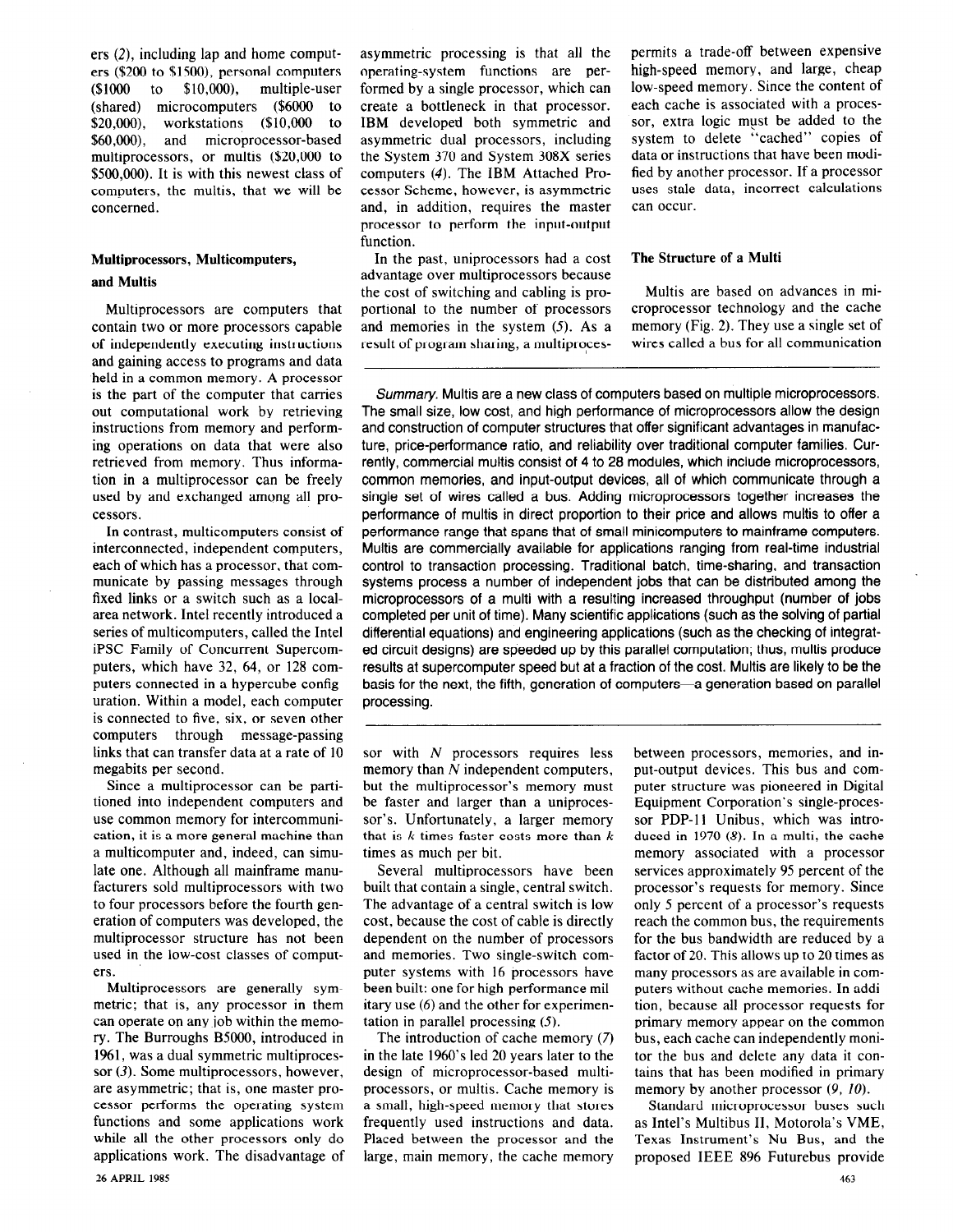

for multiple processors and operate at a rate of about 10 million transactions per second. A typical bus with time-shared address and data lines will deliver data at 20 megabytes per second or allow access to 5 million four-byte memory values per second. If separate address and 64-bit data lines are provided and simultaneous requests for memory are permitted, a large multi can be constructed to deliver data at 100 megabytes per second or allow access to 12.5 million 64-bit memory values per second.

System performance is linearly proportional to the number of processors until the bus is saturated with requests for access to the memory (II). Because of this linear proportionality, multis provide the means for producing a range of compatible computers without a specific processor design and specific technology for each model (12). With multis, a client can select the computer that meets his needs by selecting the appropriate number of processors or memories instead of having to select from different family members.

Current microprocessor-chip sets (13) such as the National 32032 and Motorola 68020 have the key characteristics of past mainframes and minicomputers including: 32-bit addressing, virtual memory control, complete instruction sets, including floating-point data, and performance levels per single-chip set that equal those of a minicomputer. The gap between mainframe-processor and microprocessor performance will continue to close owing to the difference in the rate of improvement of the underlying technologies. Minicomputers and mainframes are based on bipolar integrated circuits of transistor-transistor logic (TTL) and emitter-coupled logic (ECL), respectively. The speed of bipolar circuits has only increased by 15 percent per year over the last 10 years (2), and it has been estimated that the speed of the largest single processor will improve by only 23 percent per year to reach 80 million instructions per second by 1990 (14). Microprocessors, however, are based on metal-oxide semiconductor (MOS) technology, which has increased in internal speed by 40 percent per year for the last 10 years. The speed of TTL and MOS logic are now about the same. High-performance minicomputers use additional hardware for increased parallelism and faster floating-point arithmetic to outperform microcomputers, but the gap in their performance should close in the next few years.

The microprocessor's small size per-





mits the construction of physically small multis, a key factor in their high performance. Consideration of signal propagation and packaging leads to a roughly cube-shaped system with 10 to 20 modules. The processors (both central and input-out) and memory occupy about half the volume, and the height is proportional to the bus width and, roughly, the bus-bandwidth capacity. The length (number of modules) and depth (the area of each module) of multis increase in proportion to the bus capacity. Amdahl's Rule (15) describes how memory size and input-output rate need to grow in proportion to processing rate.

Because a multi is built from a number of modules, it has an inherent redundancy. Typically, a multi consists of four module types: processor, memory, and two types of in-out controllers for disks and terminals. From these components, multis of 10 to 20 modules are built.

The inherent redundancy provides multis with greater reliability (probability that the system is operational), availability (fraction of time the system is available for use), and maintainability (the time to repair) than traditional computers of the same size. Indeed, the increase in these characteristics is greater than an order of magnitude.

All parameters can be adjusted at any time during the computer's lifetime by selecting the appropriate number of each type of module. With the appropriate software, various modules can be marked as faulty and taken out of service, which allows the system to function even in the presence of failed modules. Maintainability is increased even more by the practice of having spare modules within the individual computers. The owner should be able to maintain a multi by simply replacing faulty modules.

# **Manufacturing, Cost, and Longevity**

Hardware for multis is inherently simple because of the few module types and the one explicitly defined interface standard, the bus. A multi consisting of 20 modules of four types can be designed with less than one-fifth the effort of a 20 module minicomputer, because in minicomputers each processor module is different and all modules communicate with one another in different ways. Conventional minicomputers require 2 or 3 years of design (16, 17).

Since the cost of product tooling is also proportional to design cost, the manufacturing cost is reduced by building only four module types, each of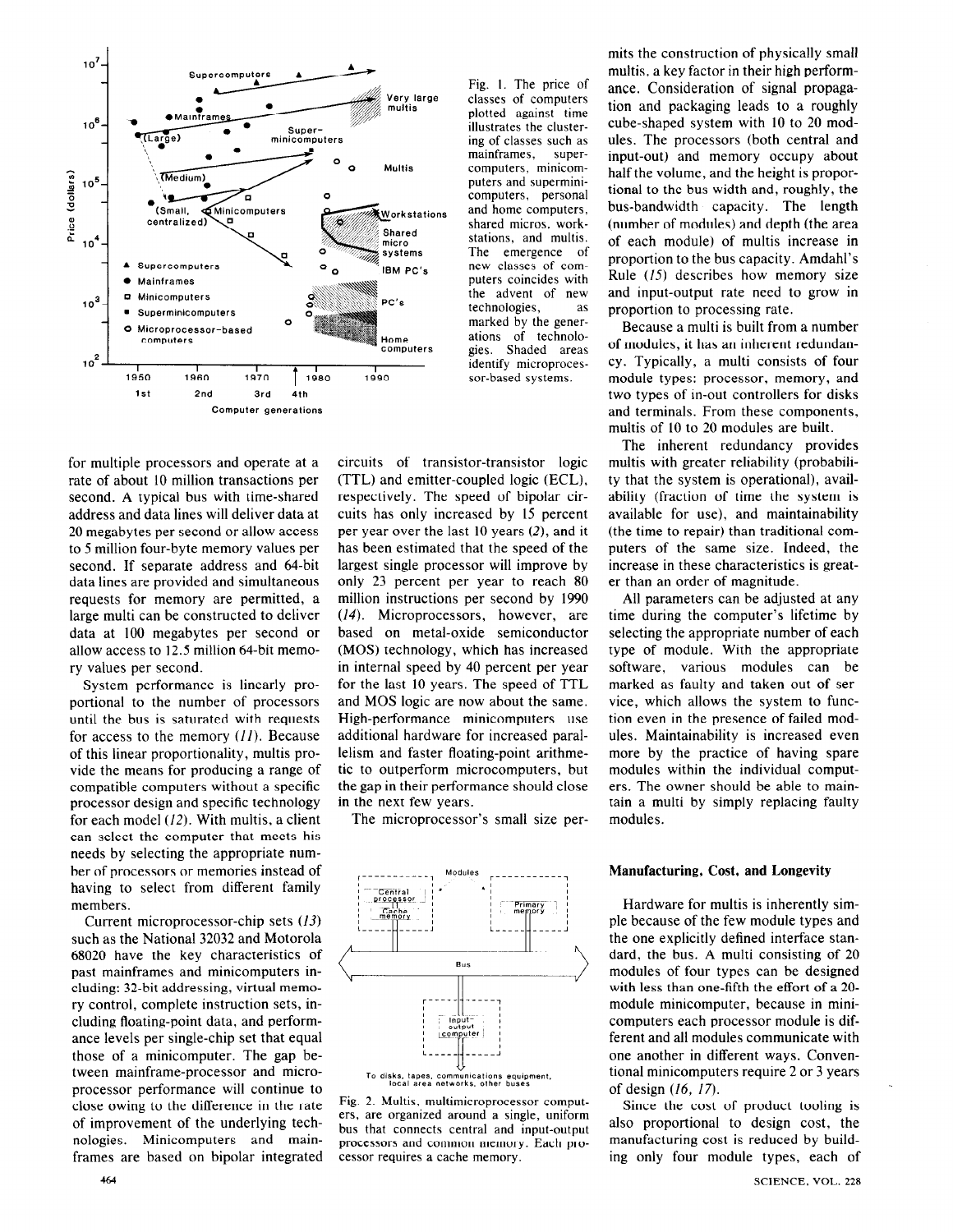which can be tested independently. The cost of manufacturing also decreases as more modules are manufactured, following a traditional manufacturing learning curve.

The product life of a multi is determined by the bus speed. Higher speed means greater longevity because it enables the bus to accept more and faster processors before the bus becomes saturated. The use of cache memory further increases longevity by allowing memory speed and size to be increased independently.

### **The Proof of the Pudding**

Several multis have already been developed and introduced. Masscomp has introduced an asymmetrical dual processor for laboratory use. Unidot is offering a dual processor that uses National microprocessors connected by Intel's Multibus. Areté provides a quadruple processor that uses a proprietary, 16-megabyte-per-second bus to connect Motorola 68000 microprocessors. Sequent has introduced the Balance 8000, which can contain as many as 12 National 32032 microprocessors connected by a bus that can transmit 27 megabytes per second. Though not a multi per se, Elexsi's sixprocessor is a multiprocessor implemented with ECL technology and a bus that can transfer data at 320 megabytes per second.

Introduced in 1983, the Synapse " $N + 1$ " computer is a relatively large multi that uses the Motorola 68000 microprocessor with special memory-management hardware. The Synapse structure has one more component (bus, power supply, processor, memory, in-out controller, and in-out device) than is required for operation. Designed for fault-tolerant transaction processing, the Synapse system is composed of as many as 28 arithmetic or in-out processors that communicate with as many as four memory modules for a total of 32 megabytes of memory. All modules are connected with full-duplexed buses that transfer data at 32 megabytes per second. The cache memories and main memory have control circuitry to determine the location of the "real" data when multiple processors write to the same memory location. This scheme minimizes the bus traffic caused by writing (18) compared with simple write-through schemes that always write in memory (9, 10). The processing rate is 11 to 14 million instructions per second, a rate comparable to state-of-the-art uniprocessor mainframes.

Encore's Multimax is designed for high-performance processing and high input-output data rates; it is equipped with the Nanobus, which transmits 100 megabytes per second. The Multimax permits up to 20 central processors (on ten modules) or 10 input-output computers to address 32 megabytes of memory on eight 4-megabyte modules. A single module controls requests for the bus and provides centralized services including timers, system initialization, and diagnostics. Each module, including memory, has a computer that is used for standalone and on-line diagnostics and maintenance. The bus and system architecture permits 1024 processors to address 4 gigabytes of physical and virtual memory. Terminal and workstation access is provided by one or more local-area networks (Ethernet or the IEEE 802.3). The operating system is UNIX 4.2 redesigned for operation on a multi.

Figure 3 compares the performance and price of two multis with various minicomputers. The multis compare favorably with the traditional approach of building a family of products from separate technologies. A single multi is inherently a family that covers a traditional product line family at every price and

performance point. Furthermore, the multi can be expanded to cover a wide range of requirements.

# **Work Throughput and Speedup**

Two characteristics specify the performance of a multiprocessor computer: throughput and speedup. Throughput is the number of jobs completed per unit time. Speedup is the number of times faster a single job can be completed by using multiprocessors. For uniprocessors, any speedup provided by new technology translates directly into higher throughput. Since a multi can be expanded by the incremental addition of processors, both its throughput and speedup can be improved without changing the underlying technology.

Traditional uniprocessors operate on a stream of independent jobs. Dividing these jobs (19) among the independent processors in a multi results in improvement in throughput. This form of parallel processing can be applied to a number of transactions; and, furthermore, it is transparent to users.

All modern batch and time-sharing operating systems (such as UNIX) are mul-

Fig. 3. Performance is plotted against price for two multis (A and B) and several con-<br>ventional computer computer families. C, D, and E are families of minicomputers; F is a family of mainframe computers. The cost-<br>effectiveness of a effectiveness of multi is achieved by its use of the same components to cover a range of functions as opposed to the individual design, semiconductor technology, and packaging required for each member of a traditional computer family.

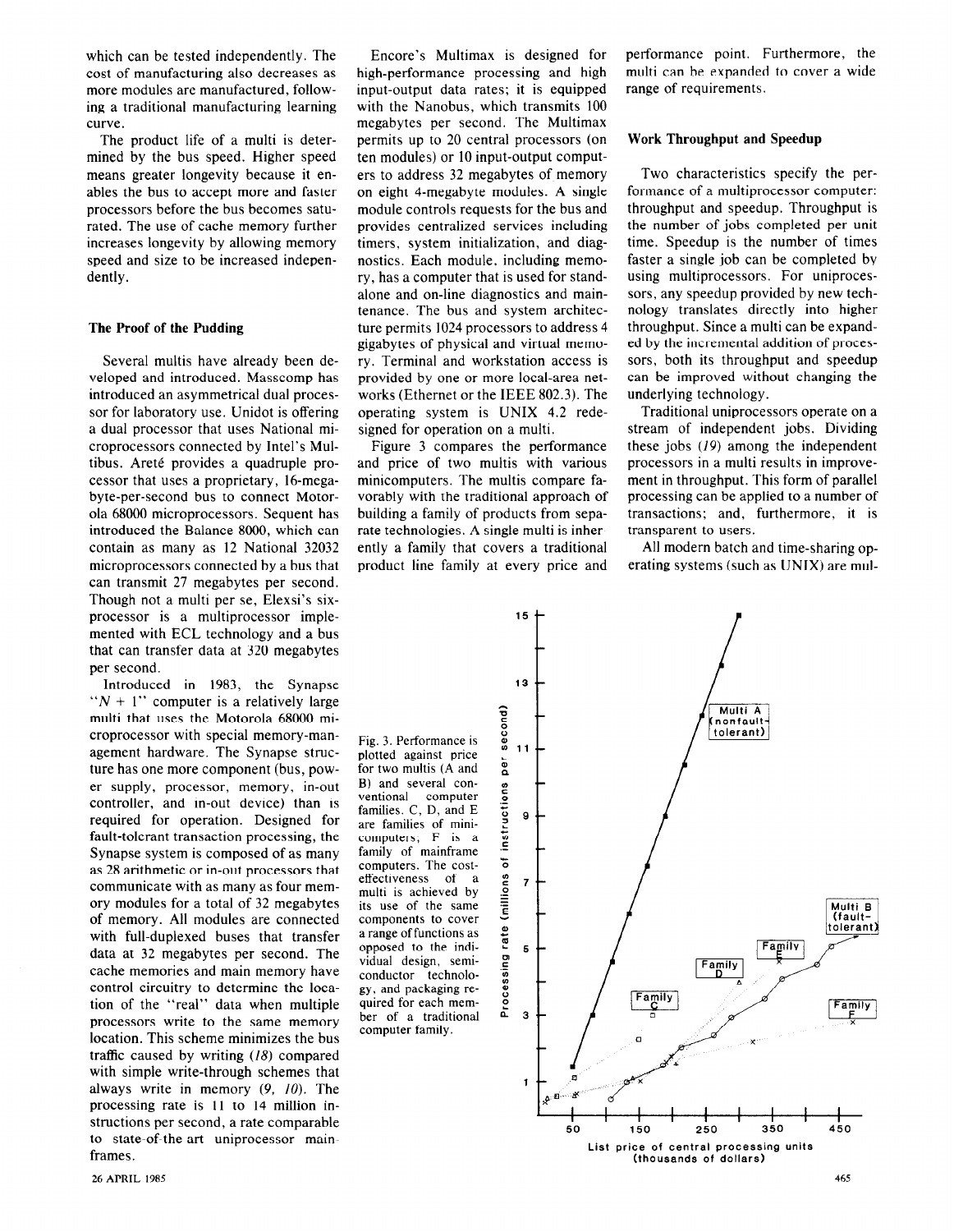programmed so that the uniprocessor is shared between independent jobs. A job runs to completion or until its time allocation is exhausted, whereupon the processor goes on to the next job. In a multi, each processor can be assigned to a different job, thereby exploiting the independent nature of the work load. In a multiprogramming environment, a multi can perform even more useful work because a given processor can be assigned to a job and need not be switched among all jobs, thereby decreasing overhead time (switching time).

Most commercial, on-line applications take the form of requests for information or action. Each request represents a transaction on a database. Airline-reservation systems and electronic fundstransfer systems are common examples of such transaction processing. These systems are a particular form of a multiprogrammed system in which work (the transactions) is divided into a set of jobs, each of which accomplishes a given function. The work is organized the way it would be in a job shop. Processors are assigned to independent jobs, and the work progresses from processor to processor. In many transaction-processing systems, a number of processors or computers carry out redundant computations or database transactions to insure the integrity of work.

# **Speeding Up a Single Job**

In principle, very large multis with several hundred microprocessors could surpass the performance of supercomputers. The computational power of multis can be harnessed to speedup the time to perform single applications in three different ways: pipeline processing, concurrent processing of a data set, or general parallel processing.

Pipeline processing is accomplished by connecting a series of jobs to carry out a larger job. Operating systems such as UNIX allow a single job to be structured as a number of independent processes with interprocess communication. Data produced by one process are piped to the input of another process. As long as each process in the pipe has data to manipulate, each process can be executed in parallel. A pipelined job typically has three or four stages executing concurrently, for example: inputing a file, computing, and outputing one or two files. UNIX encourages parallel processing with this mechanism whereby various processes of a single job operate in a pipelined fashion.

The second means of speeding up a 466

single job is concurrent processing of a data set. The data set, such as a file, is broken into N independent parts and processed by N independent copies of the program that simultaneously execute with little or no intercommunication between the program copies. In applications that employ data-set concurrency, the speedup is linearly proportioned to the number of processors used. This proportionality has been demonstrated using Cm\*, a SO-processor multiprocessor, for a number of computationally intensive jobs, including the checking of VLSI circuit designs, solving partial differential equations  $(20, 21)$ , and the simulation of various physical systems.

General parallel processing for arbitrary applications is the subject of research in alternative computer architectures, operating systems, languages, algorithms, and applications. The speedup potential of algorithms for parallel processing can be predicted by their decomposition function (how finely and at what overhead cost work can be partitioned among the processors) and their access function (the contention for shared data). Decomposition and access functions have been measured for more than a dozen applications (22), and the speedup for those functions was found to be either proportional to  $N$  (linear with the number of processors), the square root of  $N$ , or log  $N$ , or there was no speedup. The existence of multis should greatly accelerate the understanding of parallel processing and hasten its application in the workplace. If so, multis could supplant conventional high-performance uniprocessors.

In addition to the. work assigned to a computer, its operating system may also be viewed as a collection of jobs that are candidates for speedup. Transactions in files and databases and communications processing can be done in parallel. For example, the UNIX operating system has been adapted for parallel processing in multis. The degree to which this restructuring is possible determines the number of processors that can effectively be used, since a computer often spends 25 to 50 percent of its time executing operating-system functions. This very large fraction illustrates why early multiprocessors based on the asymmetric principle were not effective. In those systems, the master processor did both operating-system functions and user-assigned jobs, and all the other processors performed only user-assigned jobs until they required help from the master, creating a bottleneck in the master while increasing throughput by only a factor of 2 through 4.

# **Summary**

Multis, a new class of computers, are based on microprocessor technology. Now multis contain as many as 30 processors and rival mainframes in performance, but they are an order of magnitude cheaper to use for traditional computing than mainframes. By 1990, multis with hundreds of processors may be built; however, unless the multis' ability to process instructions in parallel is developed, the current rate of increase in computer speed (15 percent per year) will not be surpassed.

Parallel processing is the basis of the Japanese Fifth Generation Computer project and the Defense Advance-Research Projects Agency's Strategic Computing Program (23). The development of multis is quite likely to advance the development of parallel processing.

#### References and Notes

- 1. R. M. Burger, R. K. Gavin III, W. C. Holton, L.
- W. Sumney, *Computer* 17, 88 (October 1984). 2. C. G. Bell, *ibid. o.* 14. 3. W. Lonergan and P. King, *Datamation* 7, 28
- (May 1961).<br>4. D. P. Siewiorek, C. G. Bell, A. Newell, Com-
- *puter Structures: Principles and Examples*<br>
(McGraw-Hill, New York, 1982).<br>
5. W. Wulf and C. G. Bell, *AFIPS Conf. Proc.* 41,
- *765 (1972).*  6. **"The safeguard data-processing system," Bell**
- Sys. *Tech. J.,* special supplement (1975). 7. J. S. Liptay, IBM *Syst. J.* 7, 15 (1968).
- 8. C. G. Bell *et al., AFIPS Conf. Proc.* 36, 657 <sup>(1970)</sup>.
- *9. S.* J. Frank, *Ekctronics 57,* 164 (1984). 10. J. R. Goodman, in *10th Anniversary Symposium on Computer Architecture* (Association for Computing Machinery-Special Interest Group<br>on Computer Architecture. Royal Institute of
- on Computer Architecture, Royal Institute of Technology, Stockholm, 1983), pp. 132-139. 11. The number of instructions per second is proportional to the number of times the processor<br>gains access to the memory per second. The gains access to the memory per sec proportionality constant can vary widely among instruction sets. A complex instruction-set pro-cessor such as the VAX-11 can gain access to the memory a dozen times with a single instruction whereas a load-store architecture for scalars typified by the Cray designs gains access to the memory less than once per instruction. Thus the number of times a processor gains access to the memory per second is more representative of a computing structure's capability than the number of times per instruction set since it removes the variance introduced by the instruction set. The multi architecture can make use of
- any type of processor. 12. W. Y. Stevens, IBM *Syst. J. 3,* 136 (1964). This article introduced the concept of a computer family, which is composed of a set of processor implementations. Each member of a family is capable of executing programs written for other family members, and the set of family members spans a range of price and performance. Thus, although the manufacturer develops software for one machine, the client can move to a<br>compatible machine with higher performance
- whenever it is needed.<br>13. A microprocessor is usually a set of several chips that includes the microprocessor, a con-trol unit to convert virtual memory addresses to physical memory addresses (the memory man-<br>agement unit), a control unit for floating-point<br>arithmetic, various interrupt-access controls<br>and the clock-timing control.
- 14. H. Gerola and R. E. Gomory, *Science* 225, 11 (I *'WA\*
- $15$ . In the late  $1960$ 's Gene Amdabl observed that a In the late 1960's Gene Amdahl observed that a processor that handled 1-million instructions per second would require 1 megabyte of memory (4). Furthermore, this would require l-million bits per second of in-out bandwidth. With extensive multiprogramming and the virtual memories